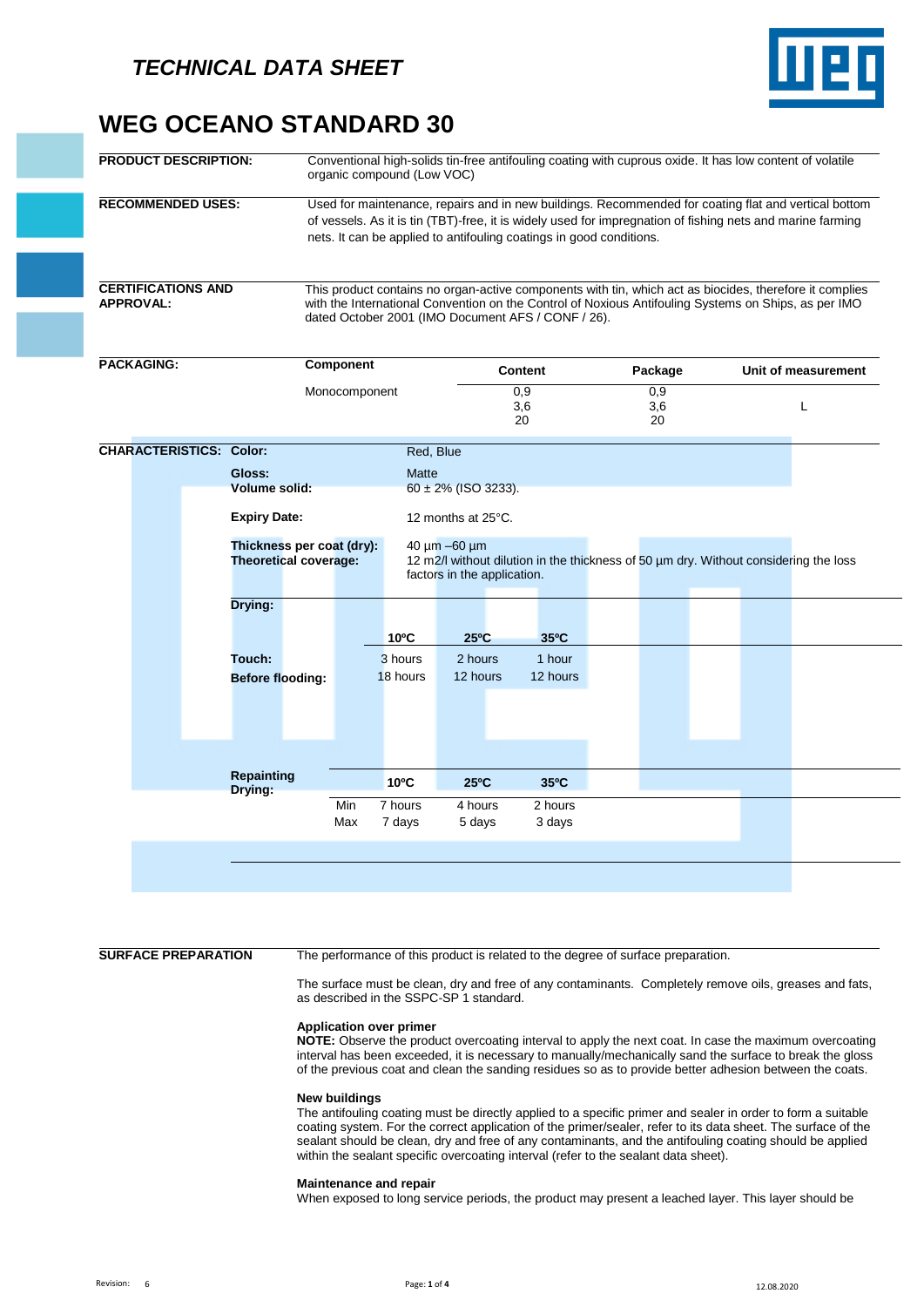# *TECHNICAL DATA SHEET*



|                          | removed prior to the application by means of high pressure fresh water wash (above 3000 psi). It is<br>important that this removal be done as soon as the vessel is removed from the water, thus avoiding the<br>hardening of the leached layer. This procedure is also required to remove slime, salinity and incrustations. |
|--------------------------|-------------------------------------------------------------------------------------------------------------------------------------------------------------------------------------------------------------------------------------------------------------------------------------------------------------------------------|
|                          | The product should not be directly applied to other TBT-free antifoulings from Weg or another<br>manufacturer without prior consultation with Weg. Any application without consultation is not authorized.                                                                                                                    |
|                          | Initially remove any dirt and oil from the surface with clean cloths soaked in diluent for cleaning according<br>to SSPC SP1. Whenever cleaning a surface with cloths, avoid the use of cotton waste or colored cloths.<br>Repair the damaged areas and redo the anti-corrosion scheme.                                       |
|                          | For further information, consult WEG Technical Department.                                                                                                                                                                                                                                                                    |
| PREPARATION FOR          | <b>Mixture</b>                                                                                                                                                                                                                                                                                                                |
| APPLICATION              | Homogenize the contents of the package by means of mechanical or pneumatic stirring. Ensure that no<br>sediment is settled at the bottom of the package.                                                                                                                                                                      |
|                          | <b>Diluent</b><br><b>Antifouling diluent</b>                                                                                                                                                                                                                                                                                  |
|                          | <b>Dilution</b><br>Depending on the application method, dilute at most 5%                                                                                                                                                                                                                                                     |
|                          |                                                                                                                                                                                                                                                                                                                               |
|                          | Do not dilute with solvents that are not allowed by local legislation and do not exceed the recommended<br>dilution percentage.                                                                                                                                                                                               |
|                          | The quantity of diluent may vary depending on the type of equipment used and the ambient conditions<br>during the application.                                                                                                                                                                                                |
|                          | Excessive dilution of the coating may affect the formation of the film and appearance and hinder the<br>attainment of the specified thickness.                                                                                                                                                                                |
|                          | Pot life of the mixture (25°C)<br>Not relevant                                                                                                                                                                                                                                                                                |
|                          |                                                                                                                                                                                                                                                                                                                               |
| <b>APPLICATION FORMS</b> | The data below is a guide, and similar equipment may be used.                                                                                                                                                                                                                                                                 |
|                          | In the spray application, make a 50% overlap in each gun pass, concluding with a cross pass. This<br>technique is used to avoid uncovered and unprotected areas and to obtain a suitable aesthetic finish.                                                                                                                    |
|                          | Reinforce all sharp edges, cracks and weld beads with a brush to prevent premature failures in these<br>areas.                                                                                                                                                                                                                |
|                          | Changes in nozzle sizes and pressures may be necessary to improve the spraying characteristics.                                                                                                                                                                                                                               |
|                          | Before the application, make sure the equipment and its components are clean and in the best condition.                                                                                                                                                                                                                       |
|                          | Purge the compressed air line to prevent contamination of the coating.                                                                                                                                                                                                                                                        |
|                          | The data below is a guide, and similar equipment may be used.                                                                                                                                                                                                                                                                 |
|                          | Airless Gun:                                                                                                                                                                                                                                                                                                                  |
|                          | Use Airless:<br>Use at least pump 60: 1                                                                                                                                                                                                                                                                                       |
|                          | 2000 - 3000 psi<br>Fluid pressure:<br>%" internal diameter<br>Hose:                                                                                                                                                                                                                                                           |
|                          |                                                                                                                                                                                                                                                                                                                               |
|                          | $0.019" - 0.023"$<br>Nozzle:<br>Dilution:<br>Max. 10%                                                                                                                                                                                                                                                                         |
|                          | Brush:<br>Only recommended for retouching small areas or stripe coat (screws, nuts, weld beads, sharp edges and<br>retouching). Use a brush 75 to 100 mm wide for larger surfaces and 25 to 38 mm for retouching.                                                                                                             |
|                          | Roller:<br>Use a thin nap, seamless sheepskin or microfiber roller for epoxy coatings.                                                                                                                                                                                                                                        |
|                          | For application with brush and/or roller, application in two or more passes may be necessary to obtain a<br>uniform layer according to the recommended film thickness per coat.                                                                                                                                               |

**Cleaning the equipment:**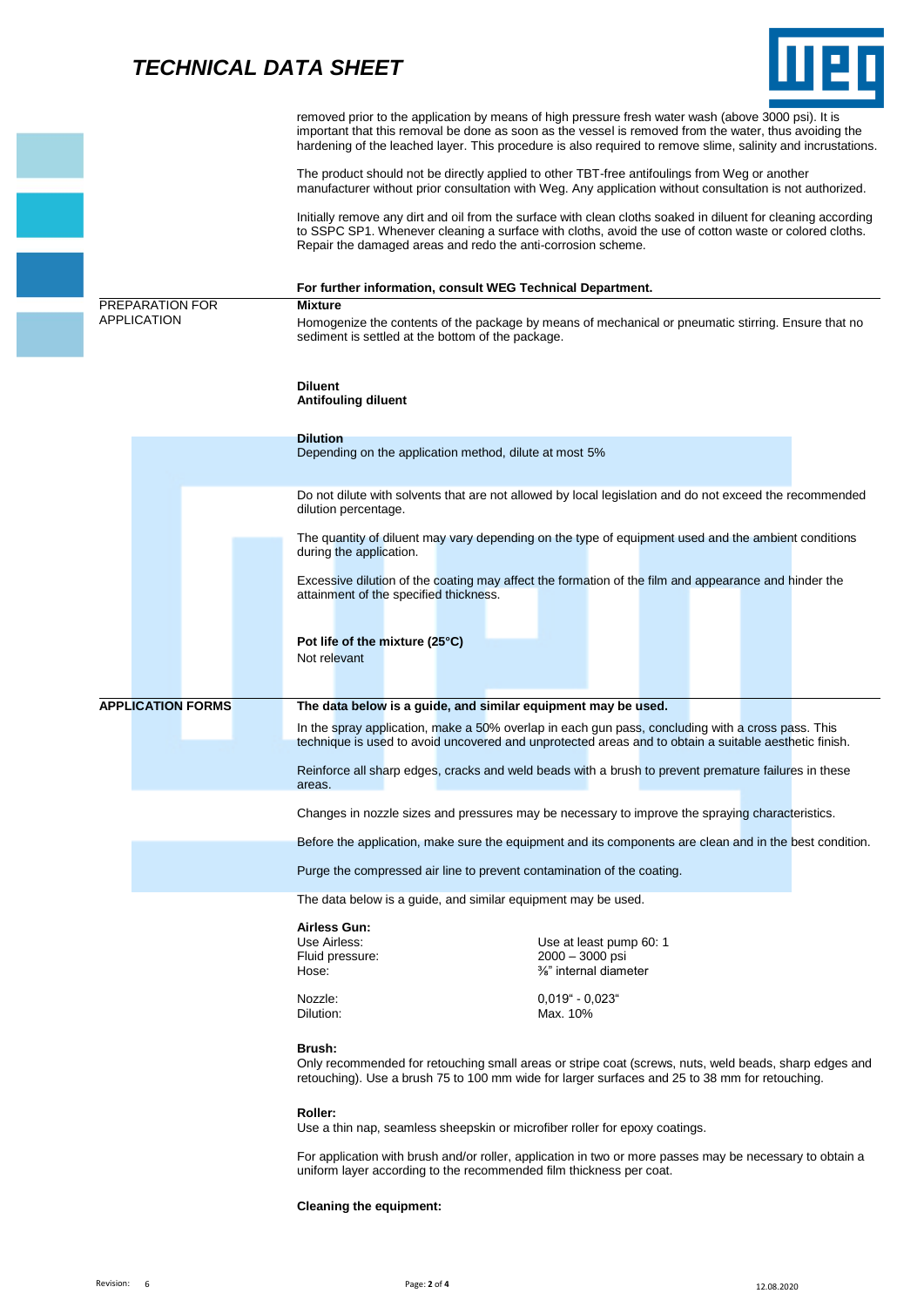### *TECHNICAL DATA SHEET*



|                           | Antifouling diluent                                                                                                                                                                                                                                                                                                                                                                                                                                                                                                 |
|---------------------------|---------------------------------------------------------------------------------------------------------------------------------------------------------------------------------------------------------------------------------------------------------------------------------------------------------------------------------------------------------------------------------------------------------------------------------------------------------------------------------------------------------------------|
| <b>NOTE:</b>              | Clean all equipment immediately after use.                                                                                                                                                                                                                                                                                                                                                                                                                                                                          |
|                           | Do not leave material in the hoses, spray guns and equipment used in the spraying. Thoroughly wash all<br>equipment used.                                                                                                                                                                                                                                                                                                                                                                                           |
|                           | Furthermore, it is a good working practice to periodically wash the spray equipment along the day. The<br>cleaning frequency will depend on the amount sprayed, temperature and elapsed time, including all<br>delays.                                                                                                                                                                                                                                                                                              |
| PERFORMANCE IN THE        | For a good performance of the product, we recommend following the directions below:                                                                                                                                                                                                                                                                                                                                                                                                                                 |
| <b>APPLICATION</b>        | Minor variations in color, appearance and gloss (more noticeable in dark colors) may occur, as well as<br>delay in curing and impairment of surface performance, when applied during periods of high air relative<br>humidity, rainy days, low temperatures or in case the coated parts are put to dry outdoors.                                                                                                                                                                                                    |
|                           | In paintings executed on the seafront, if exposed to the action of sea air, we recommend to wash with<br>fresh water between coats eliminating the settled impurities.                                                                                                                                                                                                                                                                                                                                              |
|                           | The surface must always be coated with suitable primer and/or sealant. Consult WEG for the best primer<br>or sealant for the application.                                                                                                                                                                                                                                                                                                                                                                           |
|                           | After 5 days from the product application without flooding, the performance may be affected. Overcoating<br>information is provided primarily as guidance and is subject to regional climatic variations.                                                                                                                                                                                                                                                                                                           |
|                           | Consult WEG for refinish procedures over other antifouling agents before beginning any painting job.                                                                                                                                                                                                                                                                                                                                                                                                                |
|                           | It should not be applied in adverse conditions, such as air relative humidity above 85% or on condensed<br>surfaces. Small variations in color, appearance and gloss of the coated parts may occur in periods of high<br>air relative humidity, rainy days, at low temperatures or in situations where the coated parts are placed to<br>dry outdoors.                                                                                                                                                              |
|                           | Limitations:<br>The performance of the product depends on the reaching of the specified dry film thickness, and it may<br>vary depending on the type of water it will sail and also the daily operation hours of the vessel.<br>The wear rate depends on the temperature of the water, vessel speed, operation regions, among other<br>factors.<br>The time before flooding is related to the environmental conditions, ventilation, dry film thickness and<br>number of coats, which will be affected accordingly. |
|                           | The results of the performance tests were obtained in the laboratory under controlled conditions and WEG<br>does not guarantee that the results of the tests mentioned in this document, or any other tests, represent<br>exactly the results of all environments found in the field such as overly polluted waters, rivers and others.<br>Since environmental factors may present significant variations, care should be taken in the selection,<br>assessment of the desired performance and use of this coating. |
|                           | PERIODS WITHOUT APPLICATION: Thoroughly wash all the material and equipment with the<br>recommended diluent. Keep all unused coating in tightly sealed containers. All material stored in partially<br>filled containers may present skin or some kind of change, such as higher viscosity after long periods of<br>storage. For those cases, we recommend filtering the product before application.                                                                                                                |
|                           | The product should be applied within the overcoating interval as specified in the data sheet.                                                                                                                                                                                                                                                                                                                                                                                                                       |
|                           |                                                                                                                                                                                                                                                                                                                                                                                                                                                                                                                     |
|                           | WELD: In case of welding or cutting operations on the painted metal, the emission of fumes and gases<br>will occur, which will make necessary the use of appropriate PPE and adequate ventilation and exhaust<br>systems.                                                                                                                                                                                                                                                                                           |
|                           | We recommend coating only if the measured surface temperature is at least 3 °C above the dew point<br>temperature.                                                                                                                                                                                                                                                                                                                                                                                                  |
|                           | For better application properties, the coating temperature should be between $21 - 27$ °C prior to the mixing<br>and application.                                                                                                                                                                                                                                                                                                                                                                                   |
|                           | In coatings with variation in the application method in the same job, the final appearance and gloss of the<br>painted surfaces may present differences.                                                                                                                                                                                                                                                                                                                                                            |
|                           | The temperature of the substrate, the weather and environmental conditions during the application and<br>during the curing of the product, and the thickness of the applied film may interfere with the product drying<br>time.                                                                                                                                                                                                                                                                                     |
|                           | For a good performance of the product, we recommend following the directions below:                                                                                                                                                                                                                                                                                                                                                                                                                                 |
|                           | For further information, consult WEG Technical Department.                                                                                                                                                                                                                                                                                                                                                                                                                                                          |
| <b>SAFETY PRECAUTIONS</b> | Product developed for industrial use intended for handling by qualified professionals.                                                                                                                                                                                                                                                                                                                                                                                                                              |
|                           | Please read carefully all the information contained in the MSDS of this product, available at:                                                                                                                                                                                                                                                                                                                                                                                                                      |